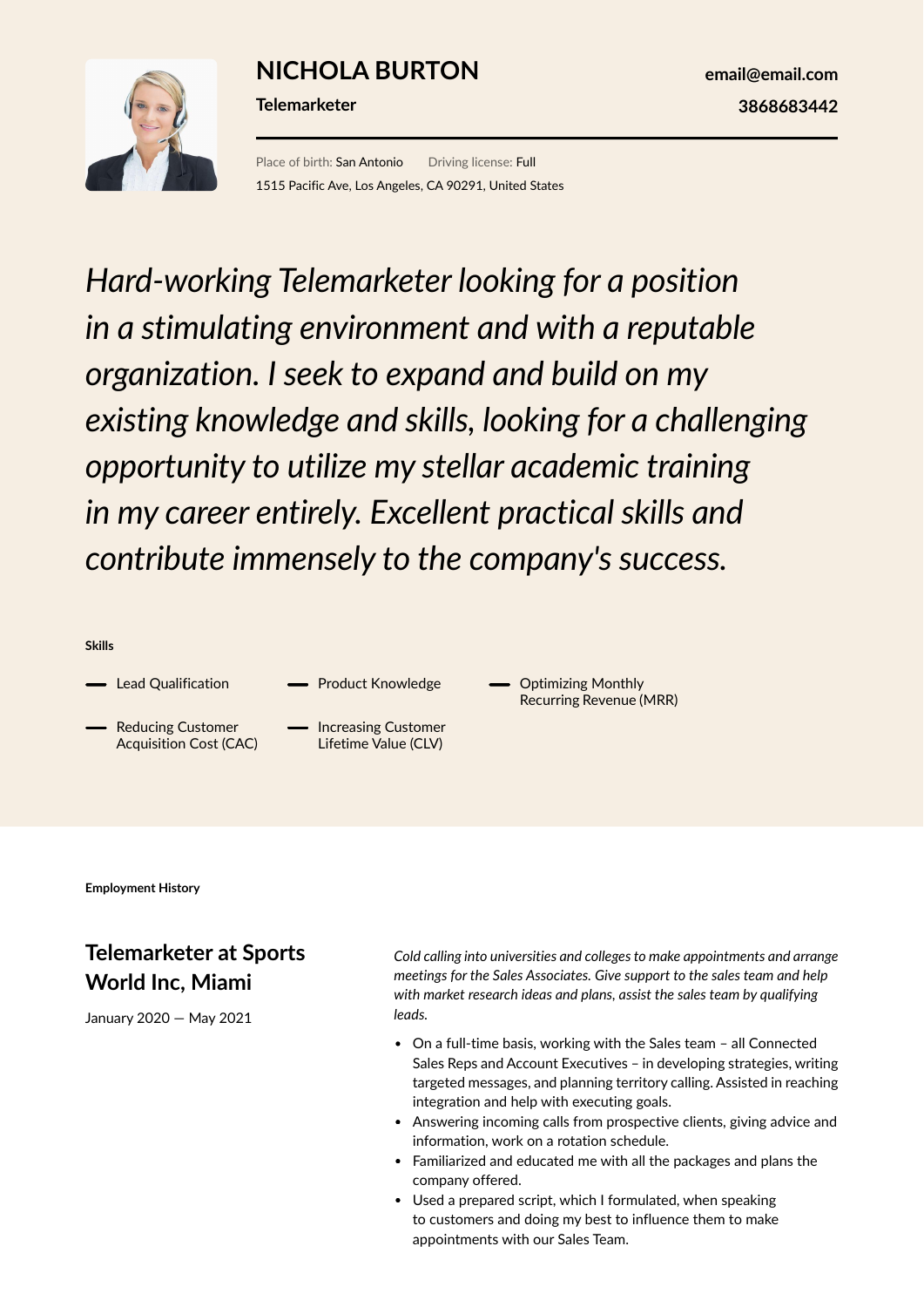Strict follower of company guidelines and rules when it comes to soliciting.

## **Telemarketer at Imagine Events, Seattle**

January 2012 — January 2019

*Tasked with researching social media and web searches (LinkedIn, Instagram, Facebook, Google) to identify prospective clients and possible invitees to events. Manage to create opportunities to cross-sell across our events portfolio, actively encouraging and selling group booking deals.*

- Building and maintaining relationships with our key clients and regular clients booking events.
- Kept strict updates on records, contacting clients to ensure new information is recorded and kept up to date.
- Responsible for leads for specific events, for instance, researching social media and company profiles to generate lists.
- Handled all queries for events as and when required
- Regular feedback sessions with the marketing team, giving information on the number of calls, pending bookings, and hot leads and conveying any objections.
- Communicated with confirmed attendees, giving event logistics, times, dates, places, etc.
- Built excellent sales skills, especially in the event and conference market.

**Education**

**Bachelor of Science in Retail and Sales Management, Bachelor of Science in Retail and Sales Management, George State University College of Business, Arlington**

Relevant Coursework: Sales Management, Consumer Behavior, Sales and Marketing Fundamentals, Merchandising Management Systems, Public Relations, and Advertising.

January 2020 — May 2021

**Certified Professional Salesperson (CPSP) , Association of Sales Professionals (NASP), Online**

January 2020 — December 2020